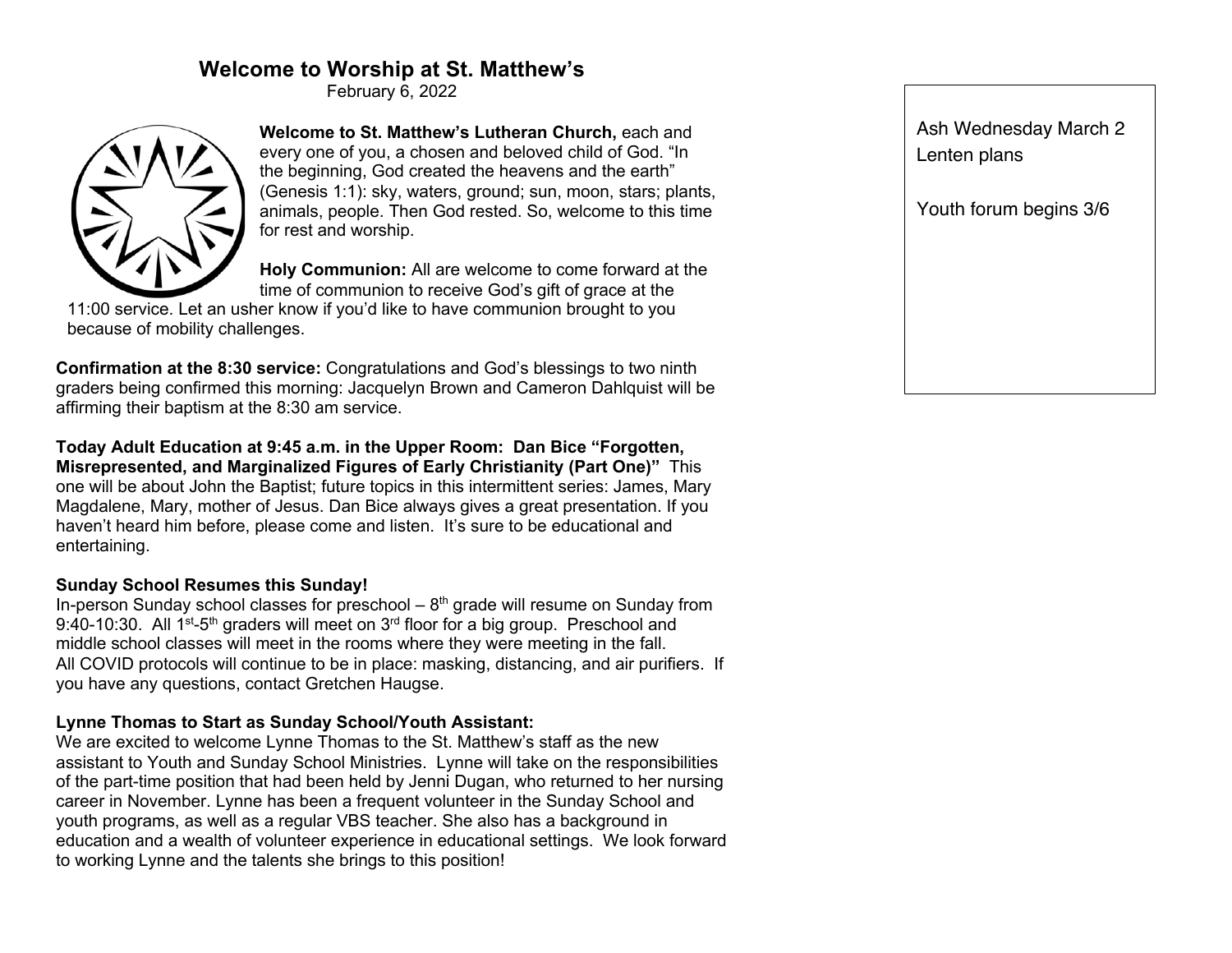### **Bulletin Announcement Insert – February 6, 2022**

**Annual Meeting Summary:** At last week's Annual Meeting, we learned that our financial position is sound and that Pastor Sheila's last Sunday will be February 20. Also, four new council members were elected: Fred Heim, Carl Johnson, Allan Land and Michael Wolaver. We also heard a Call Committee update on the progress toward a new lead pastor *(more details below)* We give thanks to Pam Stokke-Ceci, congregational president, who has also been elected to another three-year term on council, providing continuity in leadership as Tara Laatsch accepts the presidency at their next meeting. Thanks to our church council for their dedication to St. Matthew's, and especially to Rob Wedel, our treasurer of 17+ years, for his steady guidance and leadership toward our sound financial position.

**Call Committee Update:** The first group of candidates provided by the synod office did not yield a candidate, and the committee has asked for another group of names. Brian Due, Chairperson of the Call Committee, spoke at the Annual Meeting and expressed the committee's disappointment over the necessity of lengthening the process for several more weeks and months. As soon as new names are provided, the Call Committee will determine whom to interview and move forward as quickly as possible. They feel the urgency that many have expressed to place a new lead pastor into ministry, but also feel a large responsibility to call the right person. Prayers are greatly appreciated for our Call Committee, as well as whomever may be our new lead pastor, now in discernment.

**Communion Class for 2<sup>nd</sup> Graders on February 13<sup>th</sup> Each year we have a special** communion celebration for  $2<sup>nd</sup>$  graders that begins with a class about the significance of the sacrament of communion. This year's class, taught by Pastor Ann and Gretchen Haugse, will be on Sunday, February 13<sup>th</sup> at 9:45. The class is for the 2<sup>nd</sup> graders *and parents,* and it is open to children who missed the class in previous years and would like to participate this year. Kids will also design and paint a communion glass that they will use to celebrate communion with their families at worship services throughout the spring. (Families will sign up for a service).If you would like more information, please contact Gretchen Haugse.

**Contributions for 2021** have been sent out by mail and email. If you did not receive one, please contact Al in the church office, 414.774.0441 or al@stmattslutheran.org

**Healing Services offered each month** both during services and smaller gatherings with just a handful of people. Here are the opportunities coming up:

 **Sunday, Feb. 13 During both worship services at 8:30 and 11:00**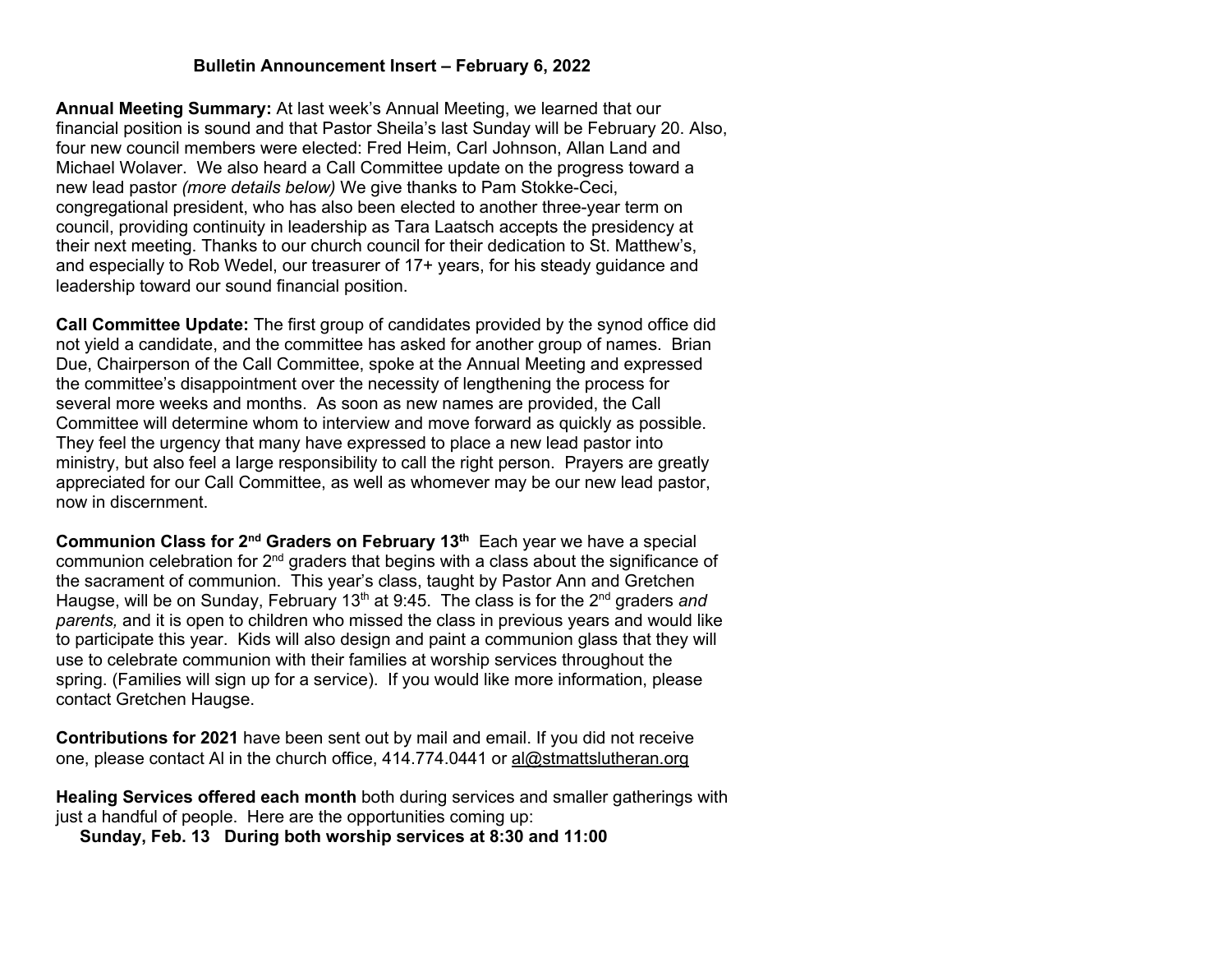## *It's February - the best time to dream of all things green*

**Saints Older Adults Ministry Gathering: Wednesday, Feb. 16, 2022 "Nature's Best Hope – A New Approach to Conservation That Starts in Your Yard"** February is the best time of year to start planning for and dreaming of sunshine and green plants. Our presentation will lead us down that road with some novel ideas for how our yards, balconies, or even window sills can not only provide the plants we enjoy but also serve to make the planet a better place. Attendees are encouraged to bring a houseplant to this event as we will be transforming Fellowship Hall into a mini greenhouse. Speaker: Donna Miller, Schlitz Audubon Nature Center *Please sign up at the welcome center or the church office.*

# **Looking Ahead to Adult Education in February:**

- **Feb. 13: The Music of St. Matthew's from 1921–Today** with John Paradowski Enjoy a path down the musical journey of St. Matthew's.
- **Feb. 20: Our Global Partnerships** Learn about out partnerships with the Meru Diocese congregation of Sing'isi Lutheran Church in Tanzania and with Pan de Vida Lutheran Church in El Salvador
- **Feb. 27: Planning a Good Funeral** with Pastor Karen Natterstad; we'll discuss what might be involved in leaving your loved ones some of your wishes for your 'celebration of life.'

## **When do the youth choirs start?**

Praise Kids begins February 10, meeting on Thursdays from 4:00-4:45pm For children in grades 4K through second grade

- New Creation Choir begins February 9, meeting on Wednesdays from 7-7:45pm For children in grades 3-6
- New Generation Choir began February 2, meeting on Wed. from 6:15-6:45pm For youth in grades 7-12

Contact John Paradowski or Jeff Reeves for further information about these groups. Your child is welcome!

**Don't forget Mt. Meru coffee when you are at church.** We have regular and decaf in both drip grind and bean. They are still only \$10 for 12 oz. If you drink coffee during the coffee hour or another event at church, you are drinking Mt. Meru coffee. Watch for a tasting event soon which will feature Peaberry coffee which is a premium coffee blend that is richer and less acidic than regular coffee. It is created when a single coffee bean is used that is grown within each coffee berry instead of the normal two beans, and only 5% of coffee is Peaberry. It will be available at \$15 for 12 oz., regular only. *Justice never tasted so good!*

**Wednesday Bible Study** with Pastor Ann Williams meets from 10:00-11:00 a.m. each Wednesday. Anyone is welcome to join in at any time.